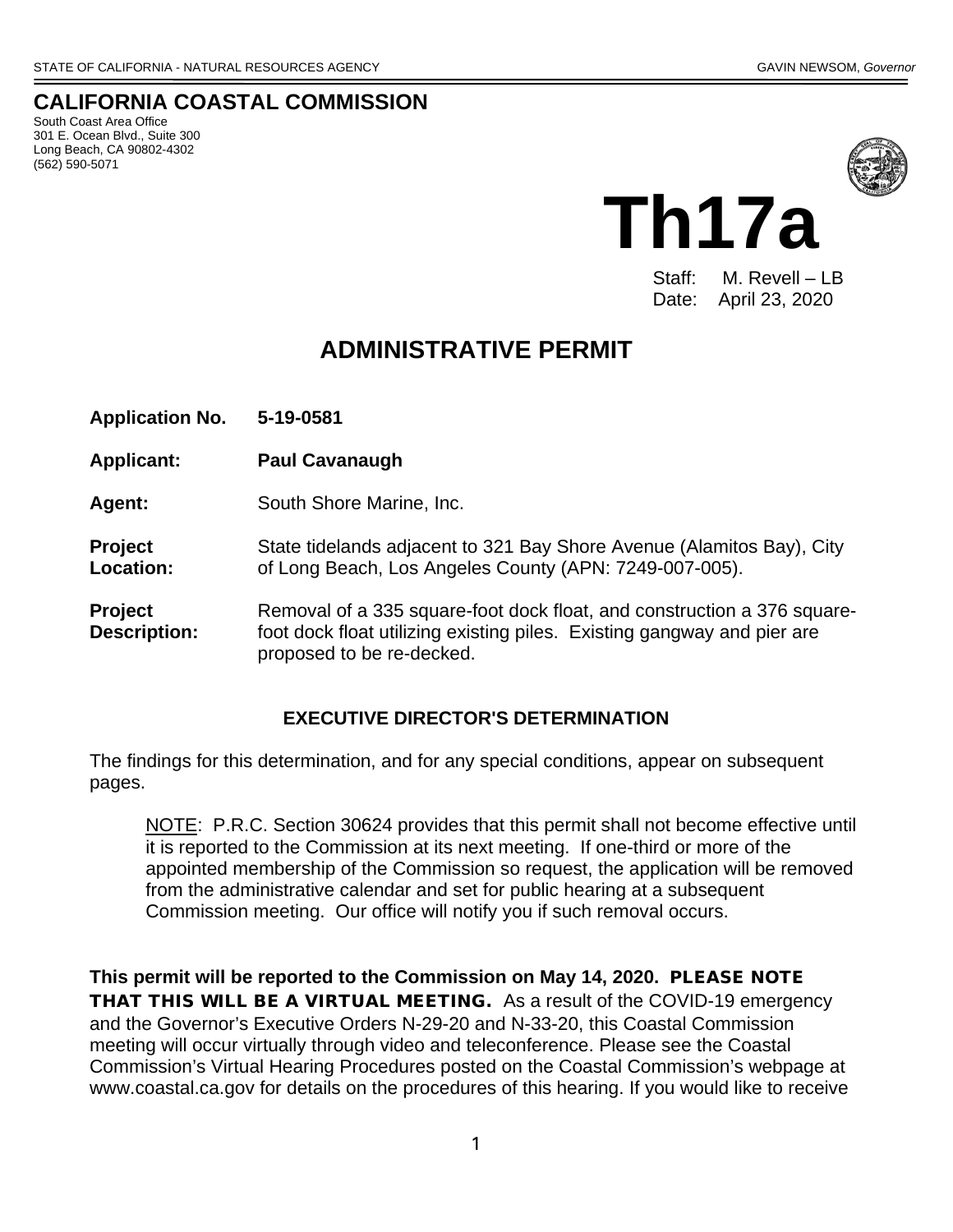a paper copy of the Coastal Commission's Virtual Hearing Procedures, please call 415-904- 5202.

#### IMPORTANT - Before you may proceed with development, the following must occur:

Pursuant to 14 Cal. Admin. Code Sections 13150(b) and 13158, you must sign the enclosed duplicate copy acknowledging the permit's receipt and accepting its contents, including all conditions, and return it to our office. Following the Commission's meeting, and once we have received the signed acknowledgement and evidence of compliance with all special conditions, we will send you a Notice of Administrative Permit Effectiveness.

#### **BEFORE YOU CAN OBTAIN ANY LOCAL PERMITS AND PROCEED WITH DEVELOPMENT, YOU MUST HAVE RECEIVED BOTH YOUR ADMINISTRATIVE PERMIT AND THE NOTICE OF PERMIT EFFECTIVENESS FROM THIS OFFICE.**

John Ainsworth Executive Director

 by: Mandy Revell Coastal Program Analyst

#### **STANDARD CONDITIONS**

This permit is granted subject to the following standard conditions:

- 1. **Notice of Receipt and Acknowledgment.** The permit is not valid and development shall not commence until a copy of the permit, signed by the permittee or authorized agent, acknowledging receipt of the permit and acceptance of the terms and conditions, is returned to the Commission office.
- 2. **Expiration.** If development has not commenced, the permit will expire two years from the date the Commission voted on the application. Development shall be pursued in a diligent manner and completed in a reasonable period of time. Application for extension of the permit must be made prior to the expiration date.
- 3. **Interpretation.** Any questions of intent or interpretation of any term or condition will be resolved by the Executive Director or the Commission.
- 4. **Assignment.** The permit may be assigned to any qualified person, provided assignee files with the Commission an affidavit accepting all terms and conditions of the permit.
- 5. **Terms and Conditions Run with the Land.** These terms and conditions shall be perpetual, and it is the intention of the Commission and the permittee to bind all future owners and possessors of the subject property to the terms and conditions.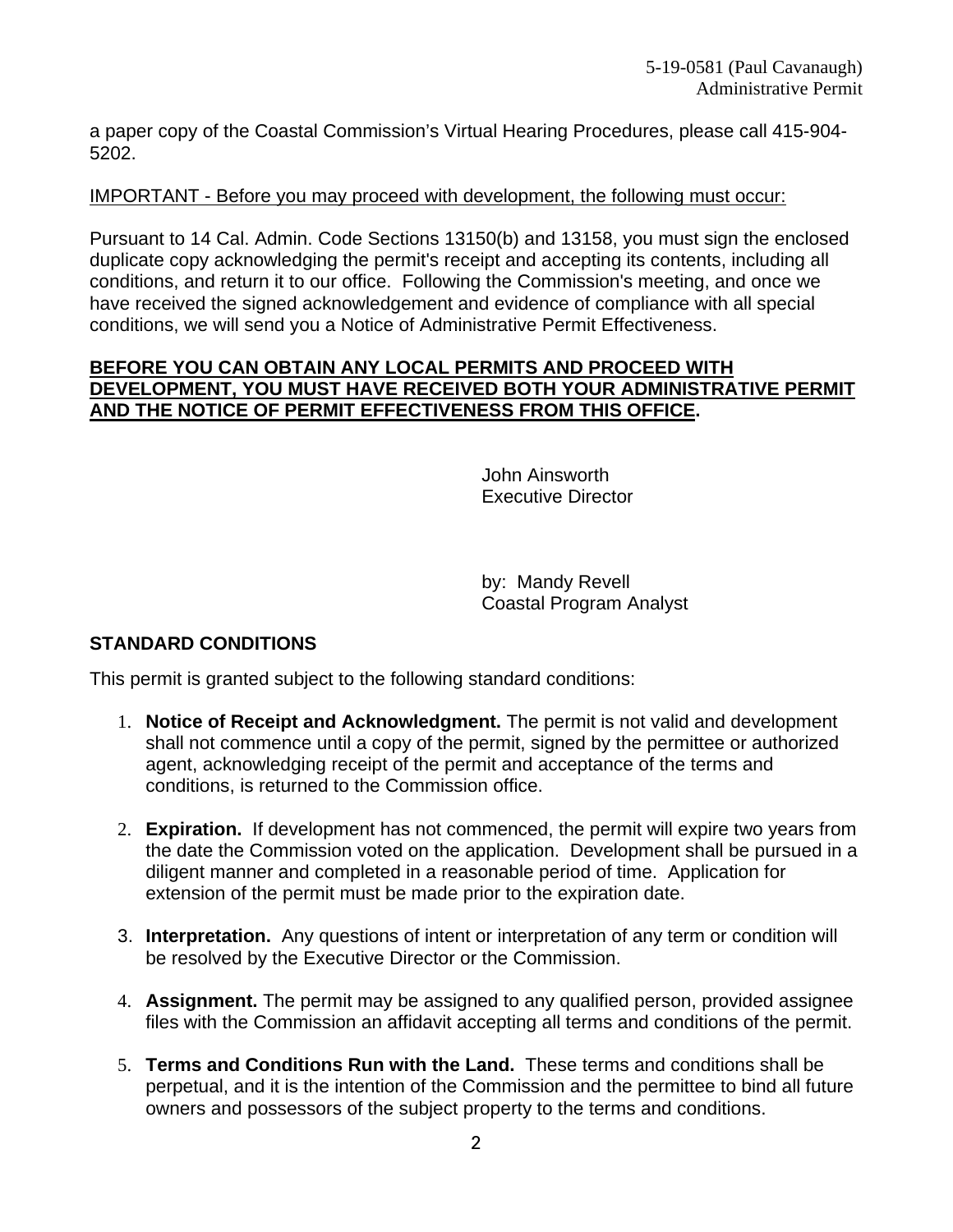#### **SPECIAL CONDITIONS:** See pages five through nine.

# **EXECUTIVE DIRECTOR'S DETERMINATION (continued):**

The Executive Director hereby determines that the proposed development is a category of development, which, pursuant to PRC Section 30624, qualifies for approval by the Executive Director through the issuance of an Administrative Permit. Subject to Standard and Special Conditions as attached, said development is in conformity with the provisions of Chapter 3 of the Coastal Act of 1976 and will not have any significant impacts on the environment within the meaning of the California Environmental Quality Act. If located between the nearest public road and the sea, this development is in conformity with the public access and public recreation policies of Chapter 3.

#### **FINDINGS FOR EXECUTIVE DIRECTOR'S DETERMINATION**

#### **A. PROJECT DESCRIPTION**

The applicant is proposing to remove the existing L-shaped 335 square-foot dock float, and construct a new 376 square-foot dock float utilizing two existing concrete piles, and is also proposing to re-deck the existing gangway and pier associated with the single family residence at 321 Bay Shore Avenue for private recreational boat use (**[Exhibit 1](https://documents.coastal.ca.gov/reports/2020/5/Th17a/Th17a-5-2020-exhibits.pdf)**). The proposed dock float, gangway, and pier arrangement is in the same configuration, supported by the existing piles, and the new dock float will result in an increase of 42 square-feet in over-water coverage (**[Exhibit 2](https://documents.coastal.ca.gov/reports/2020/5/Th17a/Th17a-5-2020-exhibits.pdf)**). The development authorized by this permit is private use of State Tidelands. **Special Condition 6** requires the applicant to participate in a dock float and pier lease program, should the City of Long Beach implement a lease program for Alamitos Bay.

Eelgrass and *Caulerpa taxifolia* surveys were conducted on August 1, 2019 by South Shore Marine, Inc. and eelgrass was found in the project vicinity. Eelgrass habitat was observed in the vicinity of the existing dock, approximately 18 feet to the east of the proposed dock (**[Exhibit 3](https://documents.coastal.ca.gov/reports/2020/5/Th17a/Th17a-5-2020-exhibits.pdf)**). The proposed dock float will result in an increase of water coverage along the eastern side of the existing dock, but based on the survey the new dock is not expected to result in shading to existing eelgrass. No *Caulerpa taxifolia* was found. Therefore, as proposed and conditioned herein, the development will not have any significant adverse effects on marine resources.

#### **B. PUBLIC RECREATION & MARINE RESOURCES**

The proposed recreational dock float development and its associated structures are an allowable and encouraged marine-related use. To protect marine resources while allowing for the maintenance of recreational boating facilities onsite, **Special Conditions 4 and 5** require pre and post eelgrass surveys and a pre *Caulerpa taxifolia* survey to be conducted. If eelgrass or *Caulerpa taxifolia* are determined to be present prior to construction, then the applicant must apply for a permit amendment unless all eelgrass and/or *Caulerpa taxifolia*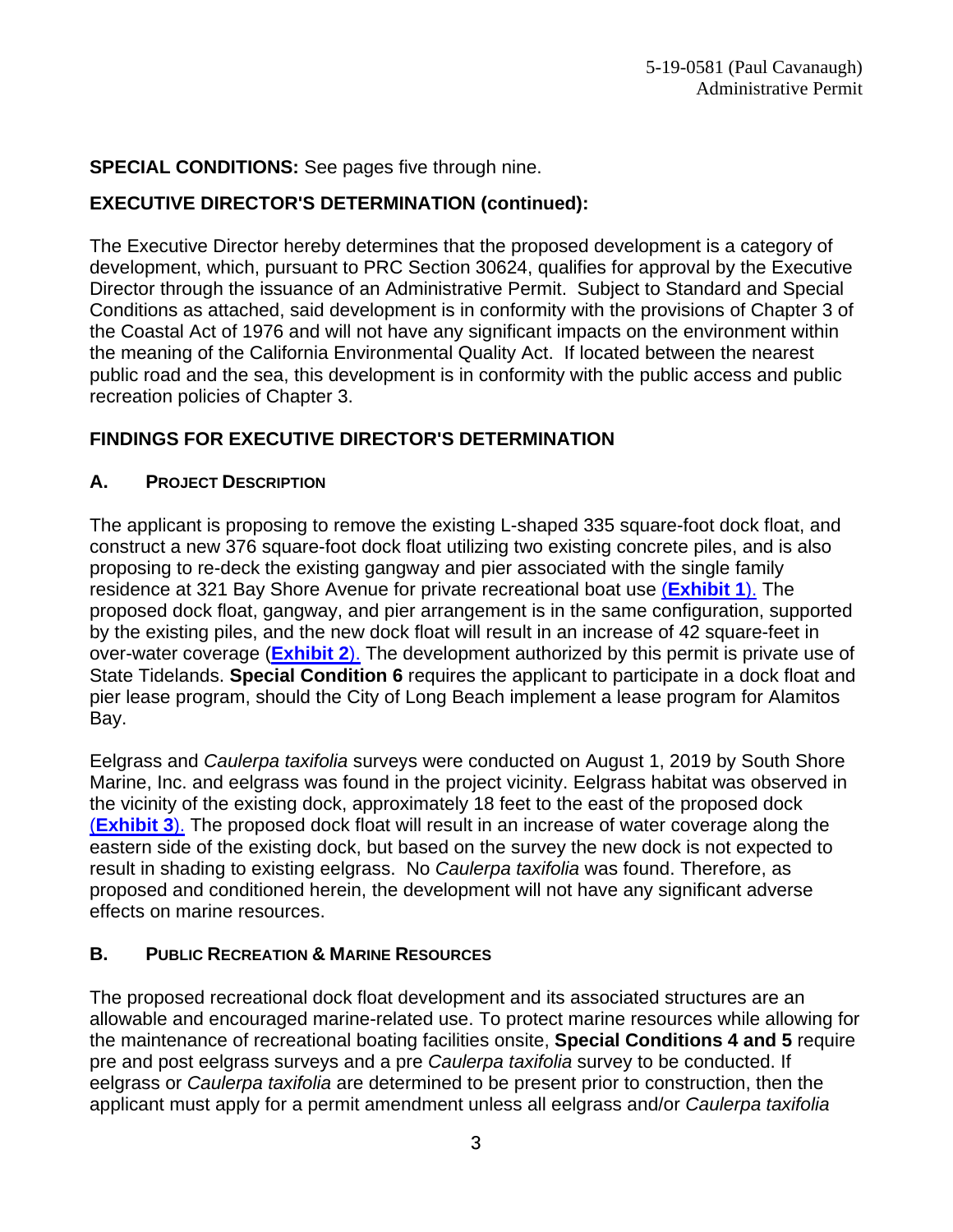onsite is avoided or removed consistent with Commission authorization. As conditioned, the project will not significantly adversely impact eelgrass beds and will not contribute to the dispersal of the invasive aquatic algae, *Caulerpa taxifolia*. Further, as proposed and conditioned, the project, which is to be used solely for recreational purposes, conforms with Sections 30224 and 30233 of the Coastal Act.

# **C. PUBLIC ACCESS**

The proposed development will not have any new adverse impact on public access to the coast or to nearby recreational facilities. Thus, as conditioned, the proposed development conforms with Sections 30210 through 30214, Sections 30220 through 30224, and 30252 of the Coastal Act.

# **D. WATER QUALITY**

There is potential for discharge of demolition or construction debris into coastal waters at the project site. However, as proposed, the parts will be constructed off-site (outside the coastal zone) and floated to the project site for assembly. The applicant has proposed BMPs including the placement of a boom around the project site and use of catch buckets during assembly. No staging area is required. The existing dock will be floated off-site (outside the coastal zone), recycled to the maximum extent feasible, and disposed of at an appropriate upland refuse site. Thus, **Special Condition 1** is imposed to ensure the development is constructed in strict compliance with the applicant's proposal, as described herein. Furthermore, **Special Conditions 2 and 3** require construction to adhere to best management practices including the appropriate storage, removal, and disposal of demolition or construction debris to protect water quality and the marine environment. **Special Condition 7** requires the applicant to comply with all permit requirements and mitigation measures imposed by other resource agencies including the RWQCB, which would serve to further protect water quality. Therefore, the proposed development, as conditioned, conforms with Sections 30230 and 30231 of the Coastal Act regarding the protection of water quality to promote the biological productivity of coastal waters and to protect human health.

# **E. LOCAL COASTAL PROGRAM**

A coastal development permit is required from the Commission for the proposed development because it is located within the Commission's area of original jurisdiction. The Commission's standard of review for the proposed development is the Chapter 3 policies of the Coastal Act. The City of Long Beach certified LCP, certified by the Commission on July 22, 1980, is advisory in nature and may provide guidance. As conditioned, the proposed development is consistent with Chapter 3 of the Coastal Act and with the certified LCP for the area.

# **F. CALIFORNIA ENVIRONMENTAL QUALITY ACT (CEQA)**

As conditioned, there are no feasible alternatives or additional feasible mitigation measures available that would substantially lessen any significant adverse effect that the activity may have on the environment. Therefore, the proposed project, as conditioned to mitigate the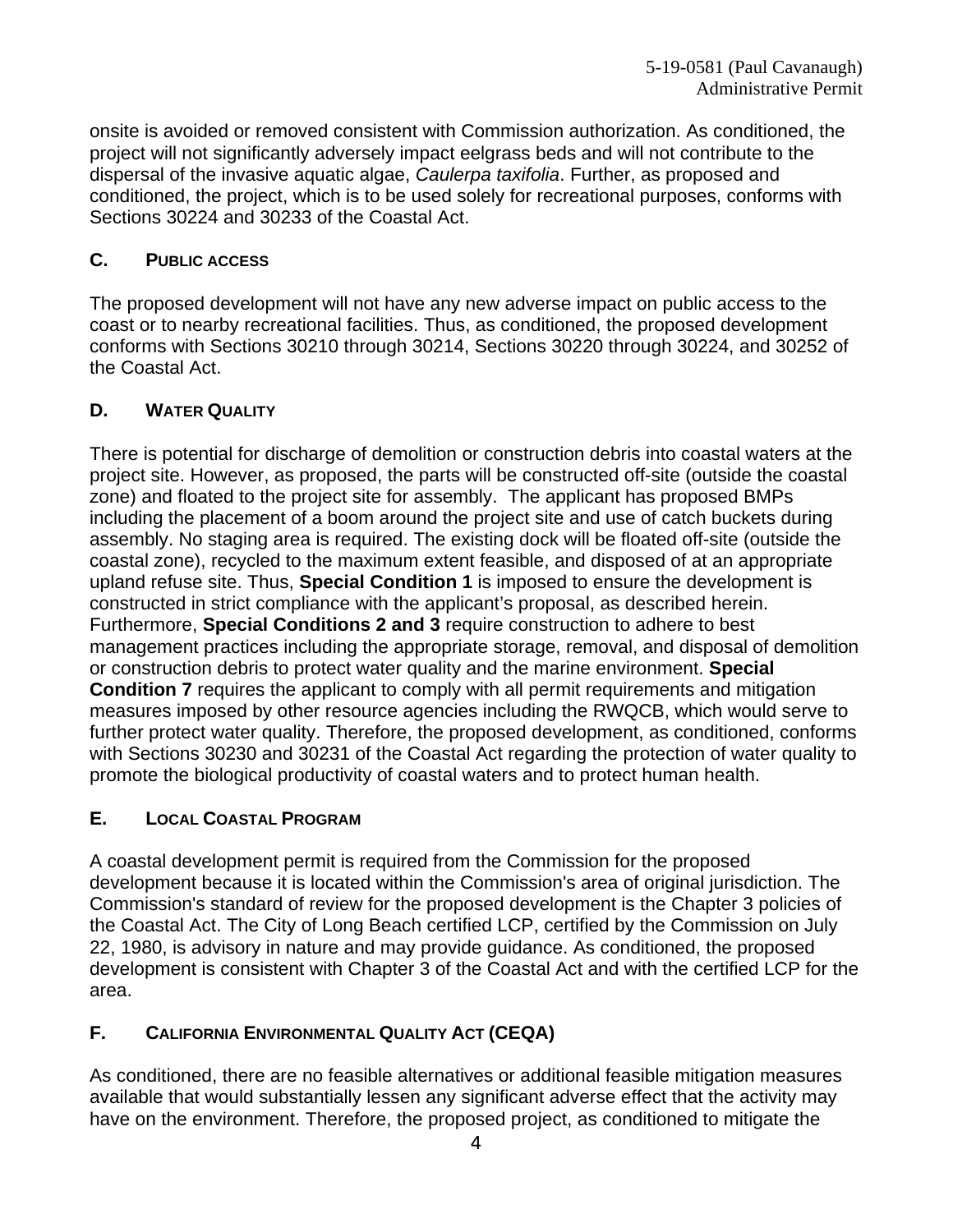identified impacts, is the least environmentally damaging feasible alternative and can be found consistent with the requirements of the Coastal Act to conform to CEQA. **SPECIAL CONDITIONS**

This permit is granted subject to the following special conditions:

- **1. Permit Compliance.** All development must occur in strict compliance with the proposal as set forth in the permit application, subject to any special conditions, and the final plans received in the South Coast District offices on November 1, 2018 included as **[Exhibit 2](about:blank)** of this permit. Any deviation from the approved project must be submitted for review by the Executive Director to determine whether an amendment to this coastal development permit is required.
- **2. Water Quality Construction Responsibilities and Debris Removal**
	- a. No demolition or construction materials, equipment, debris, or waste shall be placed or stored where it may enter sensitive habitat, receiving waters or a storm drain, or be subject to wave, wind, rain or tidal erosion and dispersion;
	- b. Any and all debris resulting from demolition or construction activities, and any remaining construction material, shall be removed from the project site within 24 hours of completion of the project;
	- c. Demolition or construction debris and sediment shall be removed from work areas each day that demolition or construction occurs to prevent the accumulation of sediment and other debris that may be discharged into coastal waters;
	- d. Machinery or construction materials not essential for project improvements will not be allowed at any time in the intertidal zone;
	- e. If turbid conditions are generated during construction a silt curtain will be utilized to control turbidity;
	- f. Floating booms will be used to contain debris discharged into coastal waters and any debris discharged will be removed as soon as possible but no later than the end of each day;
	- g. Non buoyant debris discharged into coastal waters will be recovered by divers as soon as possible after loss;
	- h. All trash and debris shall be disposed in the proper trash and recycling receptacles at the end of every construction day;
	- i. The applicant shall provide adequate disposal facilities for solid waste, including excess concrete, produced during demolition or construction;
	- j. Debris shall be disposed of at a legal disposal site or recycled at a recycling facility. If the disposal site is located in the coastal zone, a coastal development permit or an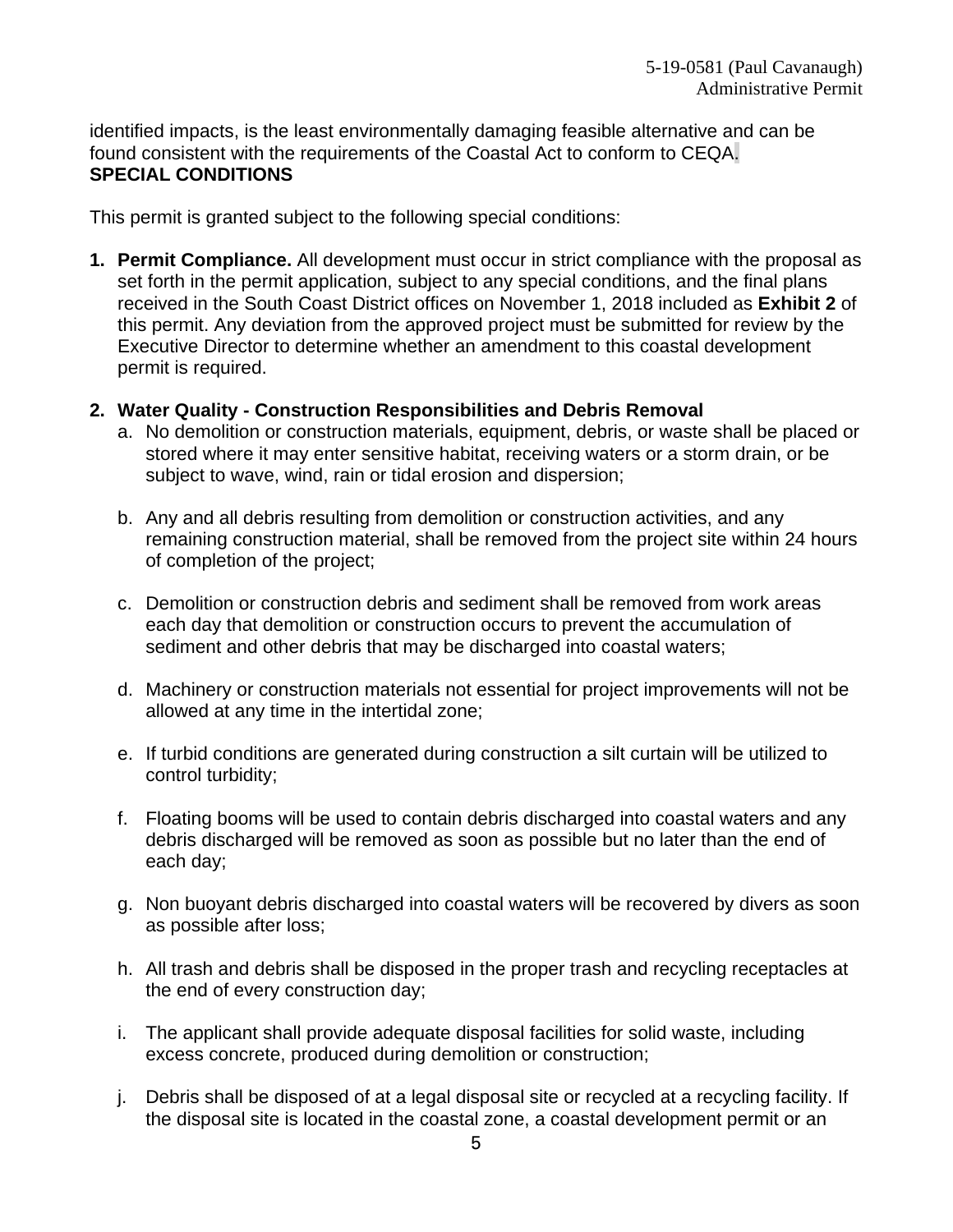amendment to this permit shall be required before disposal can take place unless the Executive Director determines that no amendment or new permit is legally required;

- k. All stock piles and construction materials shall be covered, enclosed on all sides, shall be located as far away as possible from drain inlets and any waterway, and shall not be stored in contact with the soil;
- l. Machinery and equipment shall be maintained and washed in confined areas specifically designed to control runoff. Thinners or solvents shall not be discharged into sanitary or storm sewer systems;
- m. The discharge of any hazardous materials into any receiving waters shall be prohibited;
- n. Spill prevention and control measures shall be implemented to ensure the proper handling and storage of petroleum products and other construction materials. Measures shall include a designated fueling and vehicle maintenance area with appropriate berms and protection to prevent any spillage of gasoline or related petroleum products or contact with runoff. The area shall be located as far away from the receiving waters and storm drain inlets as possible;
- o. Best Management Practices (BMPs) and Good Housekeeping Practices (GHPs) designed to prevent spillage and/or runoff of demolition or construction-related materials, and to contain sediment or contaminants associated with demolition or construction activity, shall be implemented prior to the on-set of such activity; and
- p. All BMPs shall be maintained in a functional condition throughout the duration of construction activity.
- **3. Best Management Practices (BMP) Program.** By acceptance of this permit, the permittee agrees that the long-term water-borne berthing of boat(s) in the approved dock and/or boat slip will be managed in a manner that protects water quality pursuant to the implementation of the following BMPs:
	- a. Boat Cleaning and Maintenance Measures:
		- In-water top-side and bottom-side boat cleaning shall minimize the discharge of soaps, paints and debris.
		- In-the-water hull scraping or any process that occurs under water that results in the removal of paint from boat hulls is prohibited. Only detergents and cleaning components that are designated by the manufacturer as phosphate-free and biodegradable shall be used, and only minimal amounts shall be used.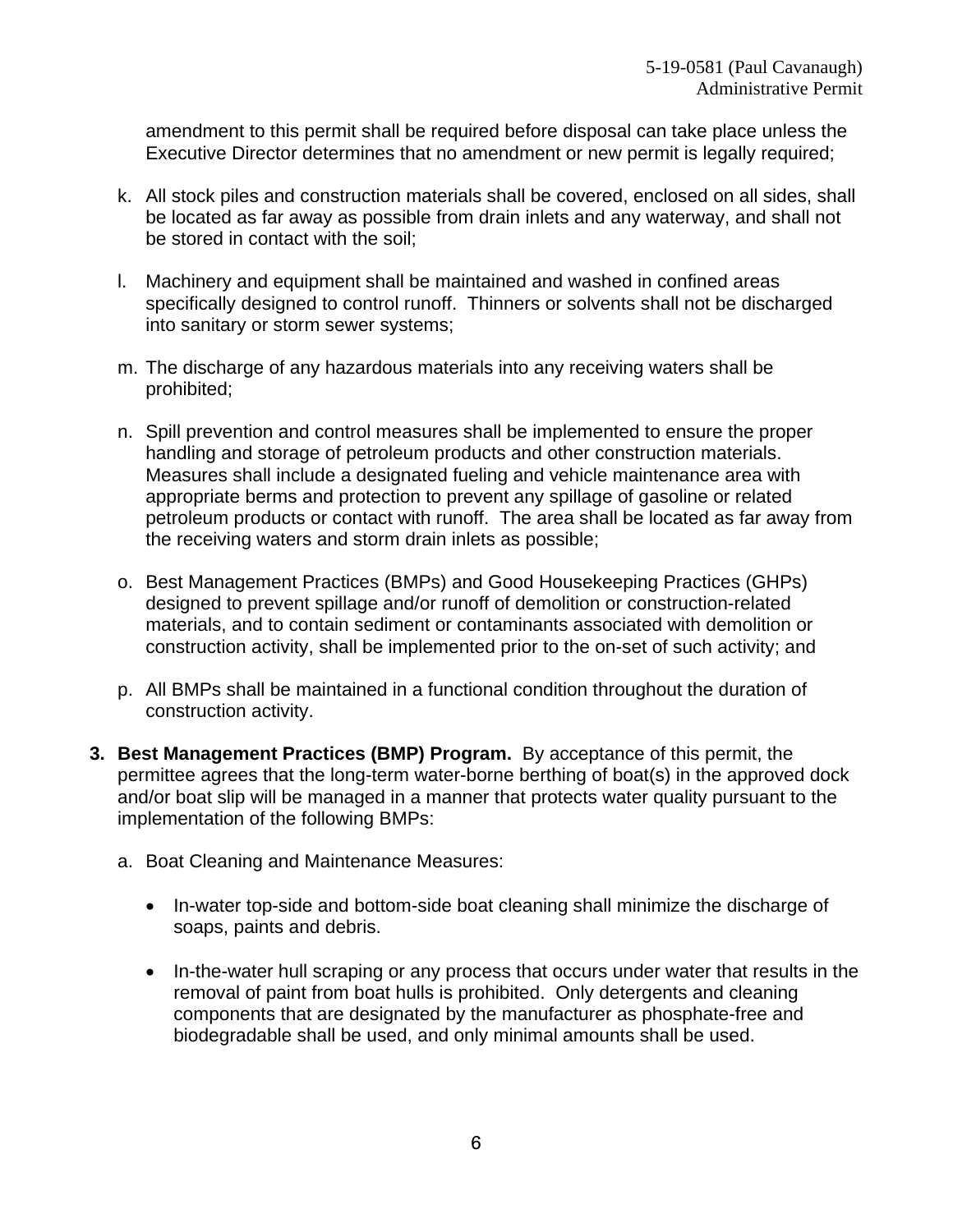- The applicants shall minimize the use of detergents and boat cleaning and maintenance products containing ammonia, sodium hypochlorite, chlorinated solvents, petroleum distillates or lye.
- b. Solid and Liquid Waste Management Measures:
	- All trash, recyclables, and hazardous wastes or potential water contaminants, including old gasoline or gasoline with water, absorbent materials, oily rags, lead acid batteries, anti-freeze, waste diesel, kerosene and mineral spirits shall be disposed of in a proper manner and shall not at any time be disposed of in the water or gutter.
- c. Petroleum Control Management Measures:
	- Boaters will practice preventive engine maintenance and will use oil absorbents in the bilge and under the engine to prevent oil and fuel discharges. Oil absorbent materials shall be examined at least once a year and replaced as necessary. Used oil absorbents are hazardous waste in California. Used oil absorbents must therefore be disposed in accordance with hazardous waste disposal regulations. The boaters will regularly inspect and maintain engines, seals, gaskets, lines and hoses in order to prevent oil and fuel spills. The use of soaps that can be discharged by bilge pumps is prohibited;
	- If the bilge needs more extensive cleaning (e.g., due to spills of engine fuels, lubricants or other liquid materials), the boaters will use a bilge pump-out facility or steam cleaning services that recover and properly dispose or recycle all contaminated liquids; and
	- Bilge cleaners which contain detergents or emulsifiers will not be used for bilge cleaning since they may be discharged to surface waters by the bilge pumps.

#### **4. Pre-and Post-Construction Eelgrass Survey(s)**

A. **Pre Construction Eelgrass Survey**. A valid pre-construction eelgrass (*Zostera marina*) survey shall be completed during the period of active growth of eelgrass (typically March through October). The pre- construction survey shall be completed within 60 days before the start of construction. The survey shall be prepared in full compliance with the "California Eelgrass Mitigation Policy and Implementing Guidelines" dated October 2014 (see

[http://www.westcoast.fisheries.noaa.gov/habitat/habitat\\_types/seagrass\\_info/california](about:blank) eelgrass.html) adopted by the National Marine Fisheries Service (except as modified by this special condition) and shall be prepared in consultation with the California Department of Fish and Wildlife. The applicant shall submit the eelgrass survey for the review and approval of the Executive Director within five (5) business days of completion of each eelgrass survey and in any event no later than fifteen (15) business days prior to commencement of any development. If the eelgrass survey identifies any eelgrass within the project area which would be impacted by the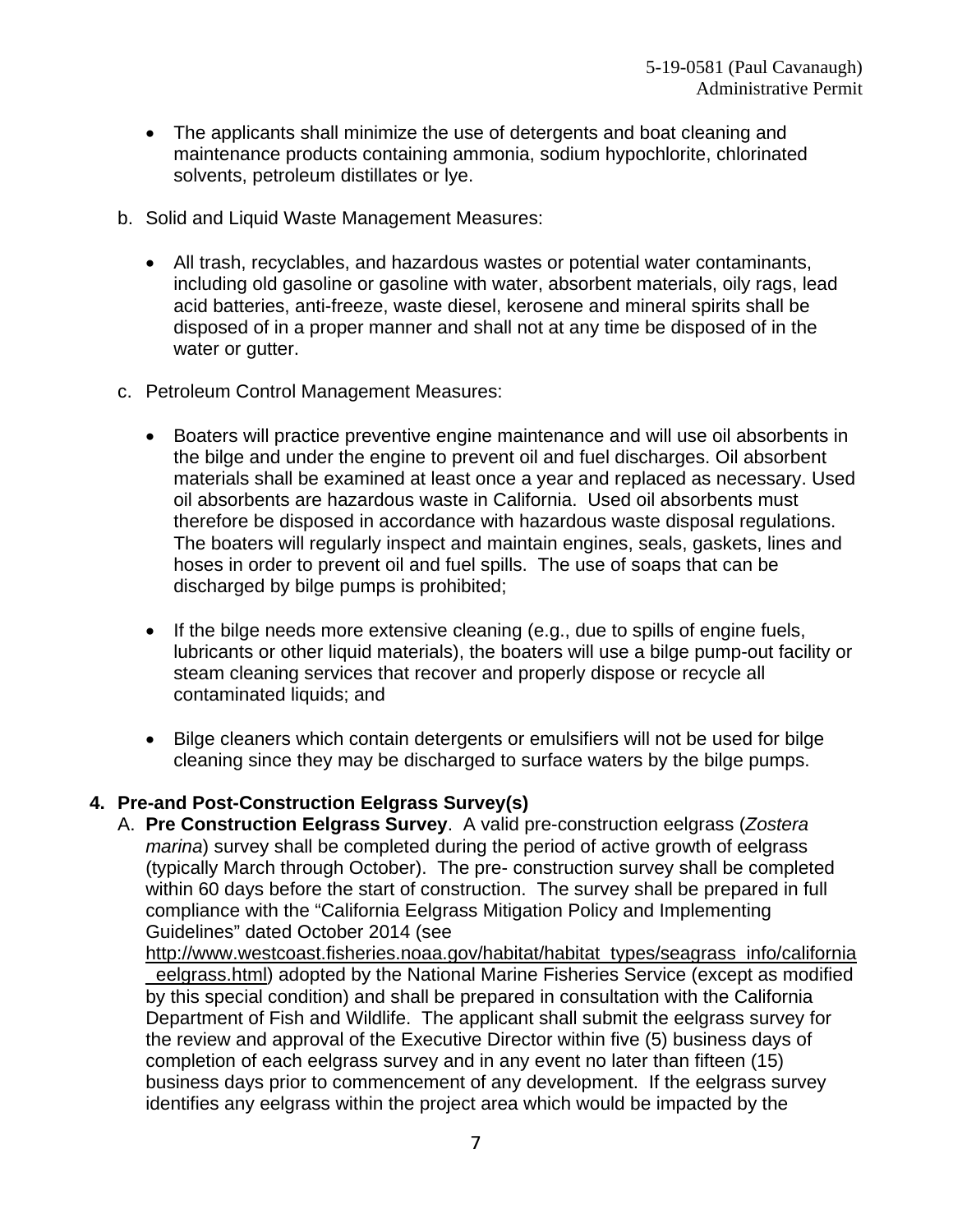proposed project, the development shall require an amendment to this permit from the Coastal Commission or a new coastal development permit.

B. **Post Construction Eelgrass Survey**. If any eelgrass is identified in the project area by the survey required in subsection A of this condition above, within 30 days of completion of construction, or within the first 30 days of the next active growth period following completion of construction that occurs outside of the active growth period, the applicant shall survey the project site to determine if any eelgrass was adversely impacted. The survey shall be prepared in full compliance with the "California Eelgrass Mitigation Policy" dated October 2014 (see

[http://www.westcoast.fisheries.noaa.gov/habitat/habitat\\_types/seagrass\\_info/california](about:blank) [\\_eelgrass.html\)](about:blank) (except as modified by this special condition) adopted by the National Marine Fisheries Service and shall be prepared in consultation with the California Department of Fish and Wildlife. The applicant shall submit the post-construction eelgrass survey for the review and approval of the Executive Director within thirty (30) days after completion of the survey. If any eelgrass has been impacted, the applicant shall replace the impacted eelgrass at a minimum 1.38:1 ratio on-site, or at another location, in accordance with the California Eelgrass Mitigation Policy. All impacts to eelgrass habitat shall be mitigated at a minimum ratio of 1.38:1 (mitigation: impact). Any exceptions to the required 1.38:1 mitigation ratio found within the California Eelgrass Mitigation Policy shall not apply. Implementation of mitigation shall require an amendment to this permit or a new coastal development permit unless the Executive Director determines that no amendment or new permit is required.

#### **5. Pre-construction** *Caulerpa Taxifolia* **Survey**

- A. Not earlier than 90 days nor later than 30 days prior to commencement or re-commencement of any development authorized under this coastal development permit (the "project"), the applicant shall undertake a survey of the project area and a buffer area at least 10 meters beyond the project area to determine the presence of the invasive alga *Caulerpa taxifolia*. The survey shall include a visual examination of the substrate.
- B. The survey protocol shall be prepared in consultation with the Regional Water Quality Control Board, the California Department of Fish and Game, and the National Marine Fisheries Service.
- C. Within five (5) business days of completion of the survey, the applicant shall submit the survey:
	- i. for the review and approval of the Executive Director; and
	- ii. to the Surveillance Subcommittee of the Southern California Caulerpa Action Team (SCCAT). The SCCAT Surveillance Subcommittee may be contacted through William Paznokas, California Department of Fish & Game (858/467-4218) or Robert Hoffman, National Marine Fisheries Service (562/980-4043), or their successors.